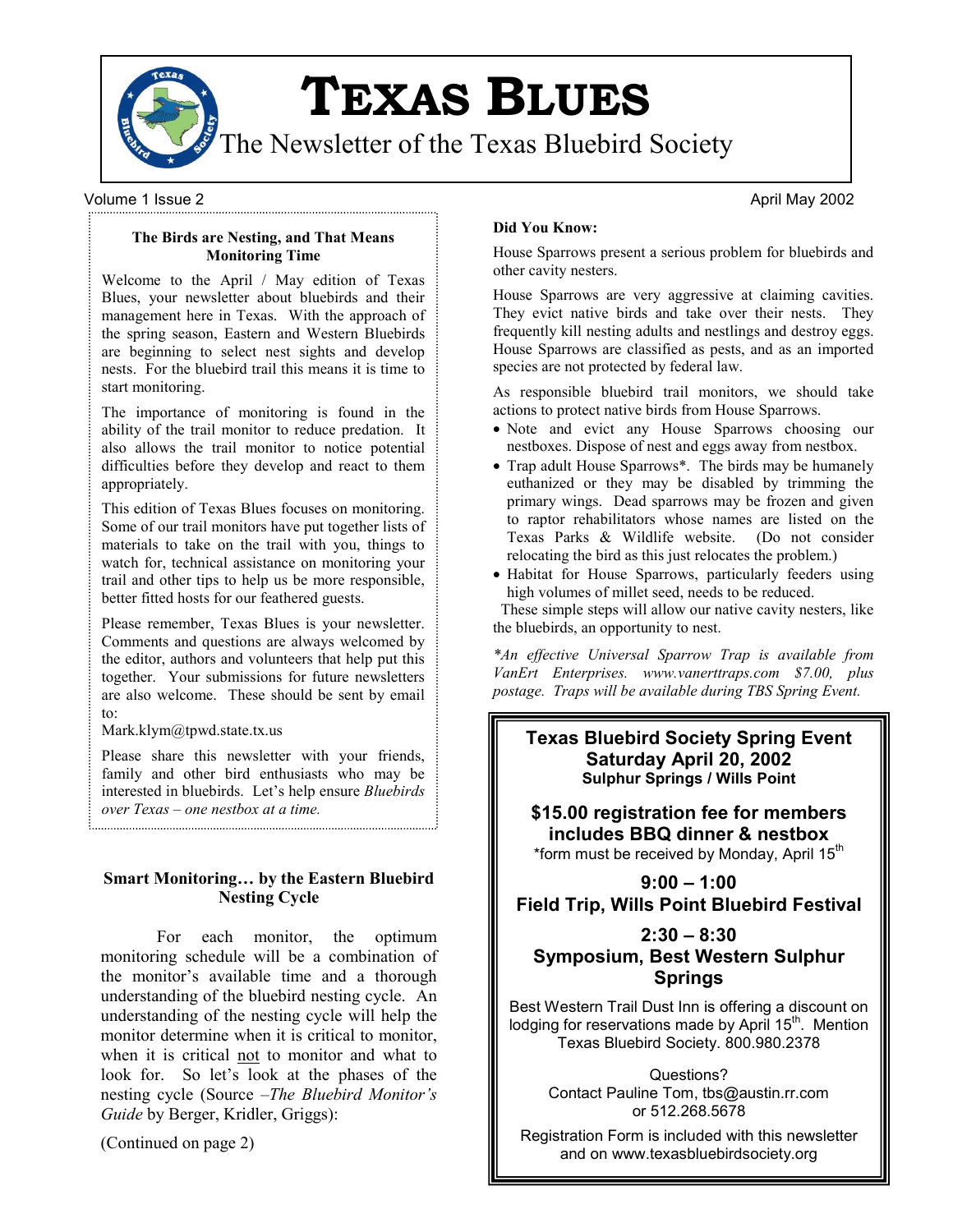### **Please keep records!**

As you monitor, please keep records that include the information that will be requested on "*Texas Bluebird Society 2002 Nest Summary*" at the end of nesting season.

# **2002 SEASON SUMMARY**

| # Nestboxes Monitored |                       |                 | # Nestboxes with no native bird nesting activity |                                          |                                         |                                             |
|-----------------------|-----------------------|-----------------|--------------------------------------------------|------------------------------------------|-----------------------------------------|---------------------------------------------|
| <b>SPECIES</b>        | # Nesting<br>Attempts | Total #<br>Eggs | Total #<br>Young                                 | Total #<br><b>Fledged</b><br>(left nest) | # Eggs & Birds<br>Destroyed by<br>HOSP* | # Eggs & Birds Lost<br>due to Other Reasons |
| E. Bluebird           |                       |                 |                                                  |                                          |                                         |                                             |
| W. Bluebird           |                       |                 |                                                  |                                          |                                         |                                             |
| Titmouse              |                       |                 |                                                  |                                          |                                         |                                             |
| Wren**                |                       |                 |                                                  |                                          |                                         |                                             |
| Chickadee             |                       |                 |                                                  |                                          |                                         |                                             |
| Other                 |                       |                 |                                                  |                                          |                                         |                                             |
| <b>TOTAL</b>          |                       |                 |                                                  |                                          |                                         |                                             |

*\*HOSP is bander's abbreviation for House Sparrow. Do not allow House Sparrows to nest. House Sparrows are a serious threat to native birds as they may destroy eggs, nestlings & adults*

*.\*\* "Wren" includes Bewick's Wren & Carolina Wren. House Wren nesting area is in tip of Texas Panhandle.* 

Once a week when you monitor record findings using these categories. At the end of the season, you will be able to compile the summary. Your field worksheet for each nestbox might look like this:



For those who are willing to keep more detailed records and provide the data as a citizen scientist for Cornell's **"The Birdhouse Network"** (\$15/yr), there is an on-line form available at http://birds.cornell.edu/birdhouse/ (there is no www in their address) -*By Pauline Tom*

### Speaker's Bureau d.rhode@attbi.com

Membership in Texas Bluebird Society costs only \$10/yr. A form can be obtained from [www.texasbluebirdsociety.org](http://www.texasbluebirdsociety.org/) or by sending stamped selfaddressed envelope to Texas Bluebird Society P.O. Box 40868 Austin, TX 78704



### **Smart Monitoring… by the Eastern Bluebird Nesting Cycle —(**continued from Page 1)

# **Pre-Nesting**

Prior to nesting activity, the monitor should check for "re-engineering" of the entrance hole, which needs to be the correct size for the target species and smooth with no sharp splinters or cracks. The monitor should also check for paper wasp nests, which would prevent the bluebird from nesting. Be attentive to birds perching on the nestbox.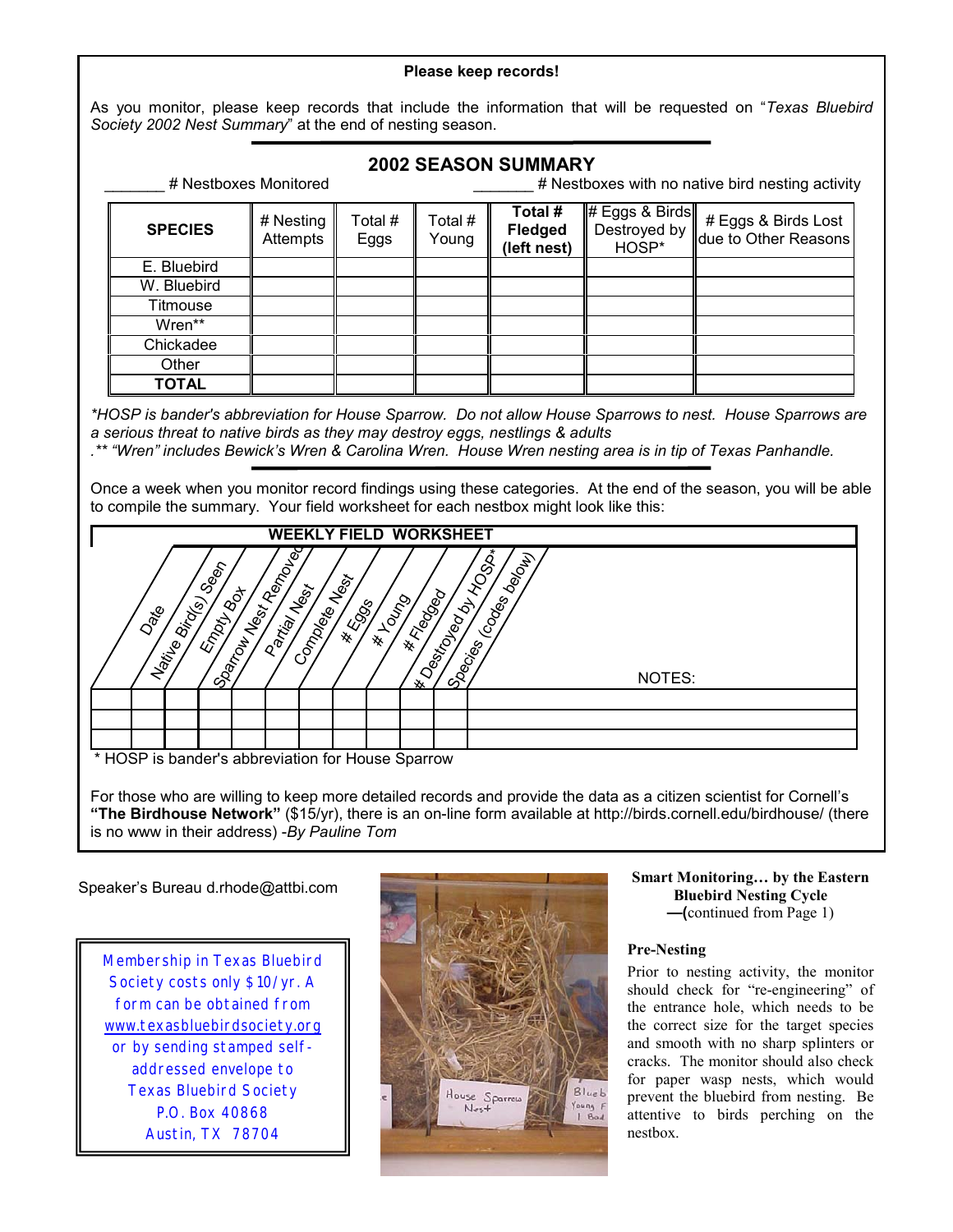### **Nest Building**

If you see both the male and female going in and out of the nestbox, they plan to nest there. The female does the final selection of the nestbox and builds the nest with the male nearby. Eastern Bluebird nest building normally takes less than a week. If you find a partial nest during monitoring, knowledge of the various species nesting materials will help you determine the species of the bird nesting. The monitor should have a plan for dealing with non-target species such as house sparrows. Consider multiple nestboxes to provide habitat for more then one native cavity nesting species.

If the nest is built on top of an old nest, the finished nest should be 3" below the entrance hole. If the new nest is too high, remove all or a portion of the old nest from below. Regular monitoring during the nest-building phase will ensure habitat for target cavity nesters.

### **Egg-Laying**

Egg-laying usually starts shortly after the female completes the nest, but females may delay starting their first clutch for weeks after nest completion. The female will not start until she is confident the eggs won't be harmed by cold. The female lays one egg per day until the clutch is complete. (Since incubation does not begin until completion of egg-laying, normally all the eggs hatch the same day.) An average Eastern Bluebird clutch is 3-5 eggs. (Earlier clutches tend to be largest.) Occasionally the female builds a nest but never lays eggs in that nest. Save the abandoned nest as an emergency nest replacement. The male is rarely seen near or entering the nestbox during the egg-laying phase. Since egg-laying normally occurs in the morning, it is best to monitor in the afternoon to keep from frightening the female and causing a dropped egg.



Chickadee Nest Bluebird Nest (built over a Chickadee nest) (Note egg size difference)

### **Incubation**

The incubation period for Eastern Bluebirds is normally 12 to 14 days. The eggs don't begin to develop until the female begins incubation. The female does all of the incubation and usually starts when the last or next-to-last egg is laid. The female Eastern Bluebird spends an average of two-thirds of the daylight hours and all night on the nest. Eggs can remain viable for several weeks if incubation is delayed. Eggs that are poorly incubated and allowed to cool are not harmed, but may take an additional 5-6 days longer than eggs kept at optimum temperature. The female may leave the nest to feed or her mate may bring her food. Weather can impact incubation. A wet nest may chill the eggs enough to threaten the embryos. If an egg is seriously chilled, the membrane on the inside of the shell may thicken to the extent that the chick may not be able to get out. A cold snap may also cause so much stress that the female will abandon her eggs. On the other extreme, when summer temperatures stay in the 90's, the hot air temperature may start incubation, resulting in a staggered hatching and later a staggered fledging. Although the monitor may find that the female remains on the nest when the nestbox is opened during the incubation period, monitoring during incubation should be done early enough in the day to allow a frightened female adequate time to return to the nest before dark.

### **Hatching to Fledging**

It normally takes 16-22 days for Eastern Bluebird nestlings to develop and fledge. The number of days to fledging can be affected by weather (cold is longer) and how well fed the chicks have been. The nestlings often hatch just after dawn and all of the young birds may hatch within the space of a half-hour. It seldom takes more than a day for all to hatch. They escape from the eggs on their own without parental assistance. The female often eats the eggshells to recycle the calcium. The male and the female start feeding soft insects within an hour of hatching. In the first couple of days the nestlings are very fragile. They cannot regulate their body temperature for the first six days or so. They rely on mother to keep them warm. Baby birds don't yet have their "life-saving" feathers. While a cold wet nest is a threat, this is seldom a problem in our Texas climate. Un-hatched or infertile eggs occur in 10- 15% of nests. By the fourth or fifth day the monitor may remove un-hatched eggs to maintain nest sanitation. The female will usually remove a dead nestling, but if not, the monitor should do so to maintain sanitation. During this phase the monitor should watch for fire ants and other insects that may threaten the young birds. On cold, rainy days refrain from monitoring. If the female is frightened from the nest, the young may become chilled. Similar to the incubation phase, monitoring should not be done late in the day. In the last 1-2 days before fledging, the nestlings can be seen peeking out the nestbox. Monitor with caution at the end of the development period to minimize the risk of premature fledging.